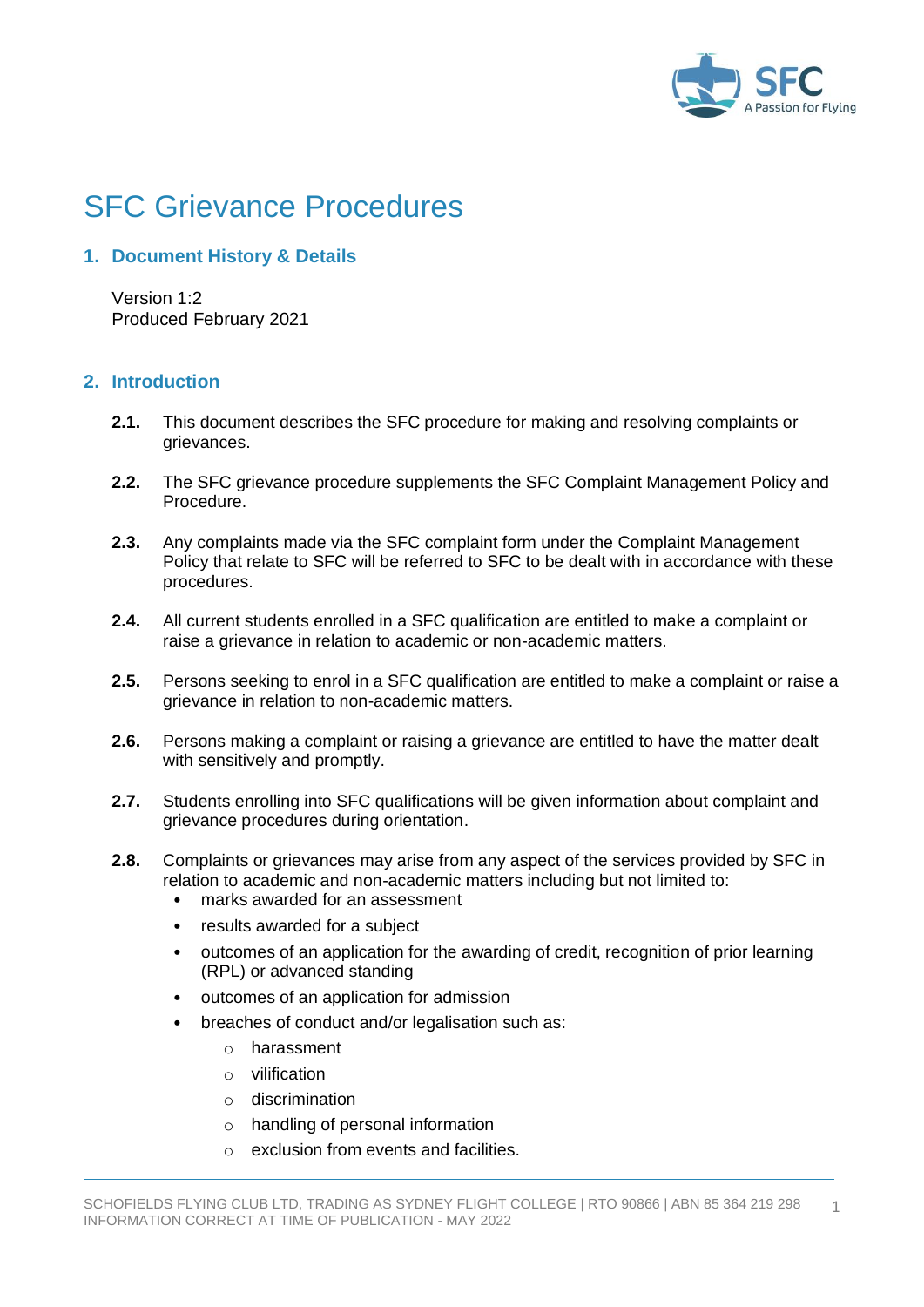

- **2.9.** Any complainant and/or respondent can have an appropriate support person present or be accompanied, assisted and represented by a third party if desired when making the complaint or lodging a grievance and at any related meeting.
- **2.10.** SFC will not victimise or discriminate against any complainant or respondent to a complaint or grievance.
- **2.11.** It is preferable but not essential that the complainant's name is included in the complaint or grievance. The complainant should be aware that, in some instances, a complaint or grievance cannot proceed if it is anonymous, or if the complainant requests that their identity be withheld.
- **2.12.** At all stages of the process a written explanation will be provided by SFC for decisions and actions taken as part of the complaint or grievance management process.

#### **3. Audience and applicability**

- **3.1.** These procedures apply to:
	- all students enrolled, or seeking to enrol, in SFC courses; and
	- all staff teaching and/or managing SFC courses in SFC

| <b>Course Coordinator</b> | The program manager of a SFC course,<br>who has overall responsibility for course<br>and student management at the college.                                              |
|---------------------------|--------------------------------------------------------------------------------------------------------------------------------------------------------------------------|
| <b>Complainant</b>        | The person making the complaint or<br>grievance.                                                                                                                         |
| Complaint                 | A complaint is an expression of<br>dissatisfaction made to SFC where a<br>response or resolution is explicitly or<br>implicitly expected, or required by<br>legislation. |
| Grievance                 | A grievance is the event or situation that<br>causes a person to lodge a complaint.                                                                                      |
| <b>Respondent</b>         | The person the complaint or grievance is<br>made about.                                                                                                                  |
| <b>SFC</b>                | SFC is the registered trading name of<br><b>Schofields Flying Club</b>                                                                                                   |

## **Definitions**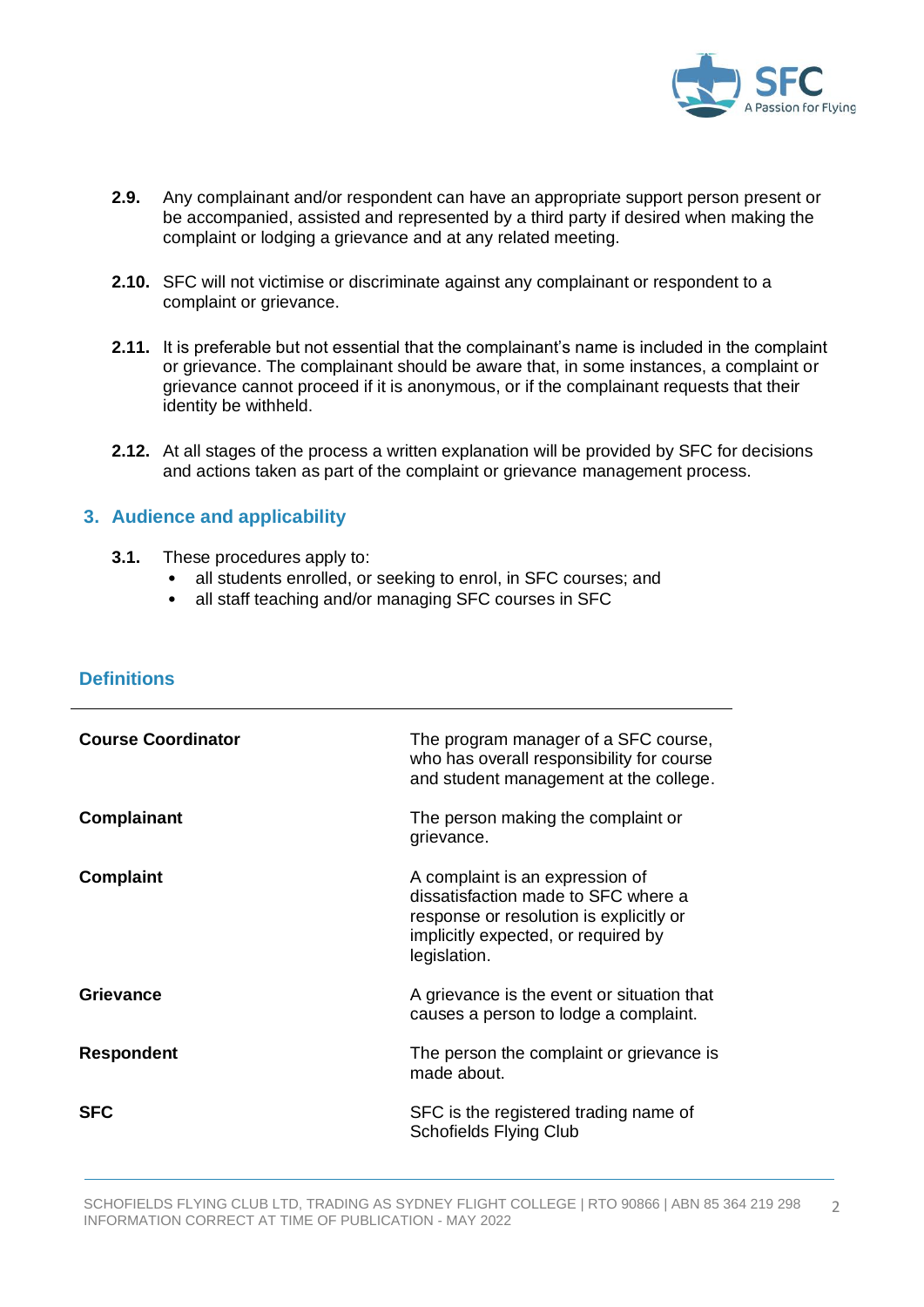

## **4. Summary of procedures for dealing with complaints and grievances**

- **4.1.** There are four possible stages involved in resolving complaints or grievances:
	- informal resolution;
	- formal resolution;
	- internal review:
	- external review
- **4.2.** If required, support will be provided to the complainant throughout the process.
- **4.3.** There are **no fees associated** with lodging a complaint or grievance at SFC however a fee will be charged should the complainant lodge an external review application.
- **4.4.** Complaints can be made:
	- orally in person or by telephone; or
	- in writing by email or by completing the complaints form available from teaching and administration staff or the online complaints form.
- **4.5.** Oral grievances that cannot be resolved informally may need to be put in writing.
- **4.6.** Before proceeding with making a complaint or grievance, the complainant should:
	- read and understand the relevant policies and procedures;
	- ensure that all matters are discussed as quickly as possible and as close as possible to the source of the problem;
	- ensure that there are grounds for the complaint or grievance as defined in the relevant policy and procedures.

#### **5. Informal resolution**

- **5.1.** Attempts should be made to resolve the complaint or grievance informally at the campus.
- **5.2.** Complaints or grievances in relation to academic matters should be discussed with the course coordinator in the first instance.
- **5.3.** Complaints or grievances in relation to non-academic matters should be discussed with a relevant SFC staff member in the first instance. This could be the course coordinator, the Head of Operations or the Chief Ground Instructor.
- **5.4.** The SFC staff member at the campus will record the concerns so they can be dealt with confidentially and promptly.
- **5.5.** The SFC staff member handling the complaint or grievance will advise the complainant in writing of the outcome of the complaint or grievance, and options for appeal, within four weeks of receiving the complaint or grievance.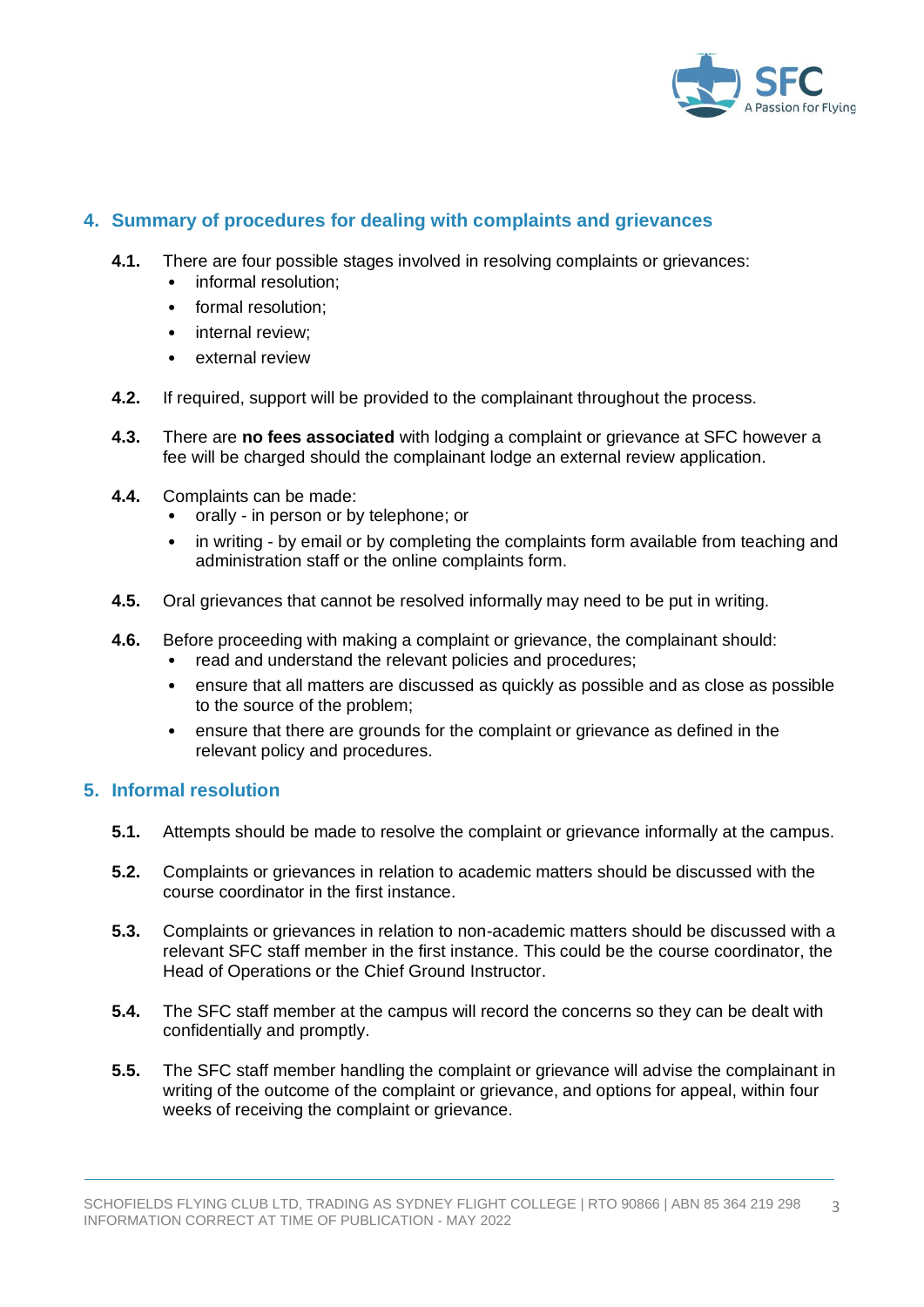

#### **6. Formal resolution**

- **6.1.** If a complaint or grievance cannot be resolved informally at the college, complainants can submit a formal written complaint or grievance to the RTO Manager.
- **6.2.** The formal complaint or grievance must be lodged within two weeks of the date of the decision of the informal review.
- **6.3.** The RTO Manager will review the complaint or grievance on its merits and may request further information from relevant SFC staff and/or the complainant.
- **6.4.** The RTO Manager will advise the complainant in writing within four weeks of receiving the complaint or grievance of the outcome of the complaint or grievance, reasons for the outcome and options for appeal.

#### **7. Internal review**

- **7.1.** If a complaint or grievance cannot be resolved through formal procedures or if the complainant is unhappy with the outcome of the formal resolution process, the complainant can submit a written request for review of the complaint or grievance to the CEO within four weeks of the date of the written response under Sections 6.5 and 7.4 above.
- **7.2.** The request for review of the complaint or grievance must include valid and sufficient reasons for requesting the review.
- **7.3.** The CEO may nominate an independent and impartial review officer to undertake an internal review of the complaint or grievance.
- **7.4.** The CEO or nominee will review the grievance on its merits and may request further information from relevant SFC staff and/or the complainant.
- **7.5.** The CEO will advise the complainant in writing of the outcome of the complaint or grievance, and options for appeal, within four weeks of receiving the complaint or grievance.
- **7.6.** If the complainant is not satisfied with the outcome of the internal review, the complainant may request that the matter be dealt with through an external review process.

#### **8. External review**

**8.1.** If not satisfied with the outcome of the internal review, the complainant may seek a review through independent external avenues of appeal.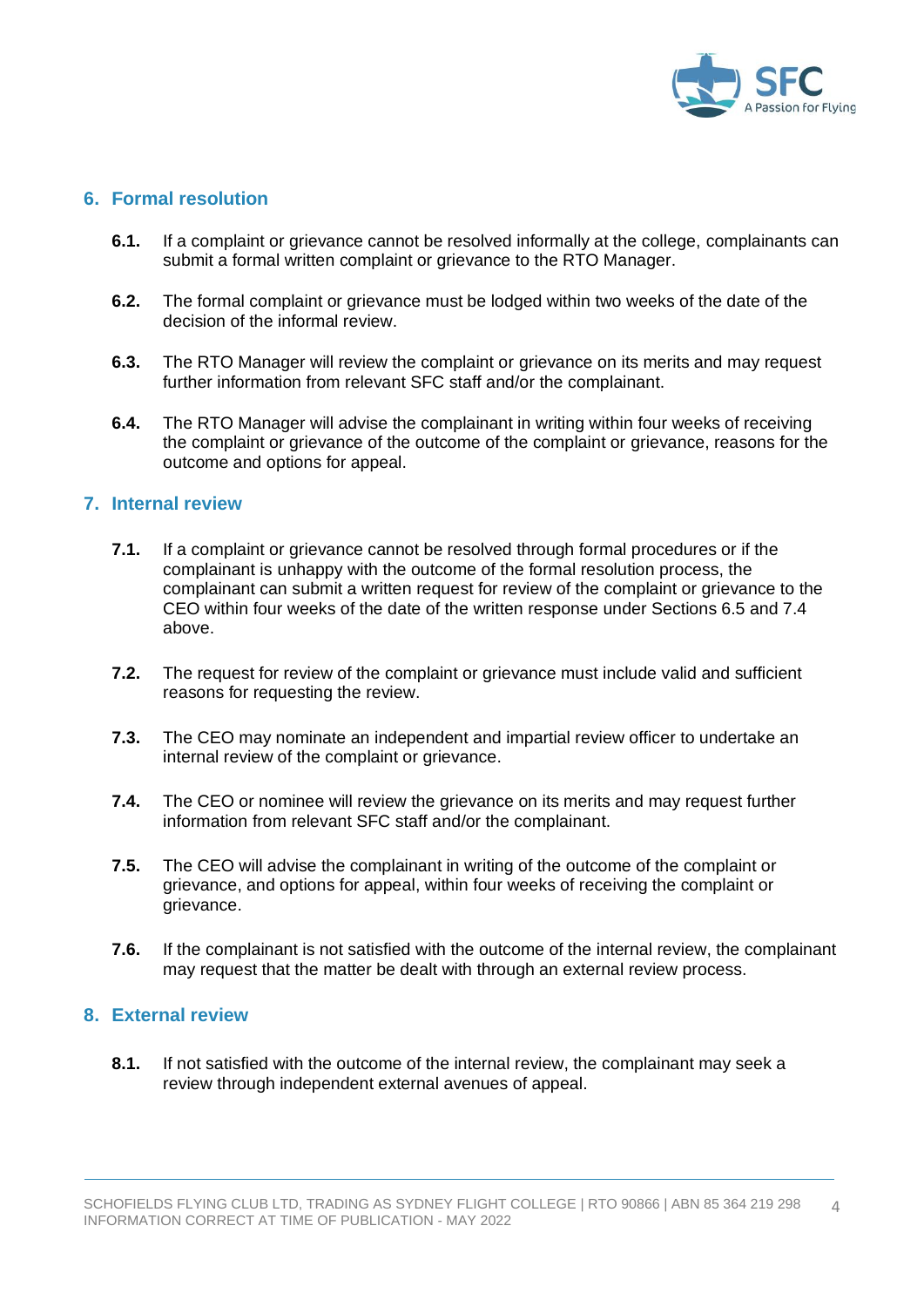

- **8.2.** External bodies that the complainant can appeal to, depending on the nature of the grievance, include:
	- NSW Ombudsman
	- Overseas Students Ombudsman
	- Anti-Discrimination Board of NSW
	- Australian Human Rights Commission

## **9. Procedural fairness**

- **9.1.** SFC will ensure procedural fairness at all times during the managing of a grievance.
- **9.2.** SFC has a zero tolerance approach towards harm, abuse or threats directed towards SFC employees or third parties by complainants. Conduct of this type will be dealt with in accordance with the SFC Complaint Management Policy and Procedure and in accordance with TAFE NSW's duty of care towards its staff and others and its obligation to manage workplace safety.
- **9.3.** Unreasonable complaints and/or repeated complaints will be managed in accordance with SFC Complaint Management Policy and Procedure and may result in SFC restricting or terminating a complainant's access to SFC on the grounds of unreasonable conduct.

## **10.Records management**

- **10.1.** All written documentation in relation to complaints or grievances will be retained by TAFE NSW.
- **10.2.** SFC maintains a register of complaints and grievances and responses.

# **11.Further information**

**11.1.** Students requiring further information about this procedure or how to lodge a complaint or grievance should contact their course coordinator.

# **12.Roles and responsibilities**

- **12.1.** The RTO Manager and Course Coordinator have overall responsibility for relevant staff compliance with this policy and for the training of staff in these procedures.
- **12.2.** The guidelines set out in this document do not replace or modify procedures or any other responsibilities which may arise under other higher education provider policies or under statute or any other law.